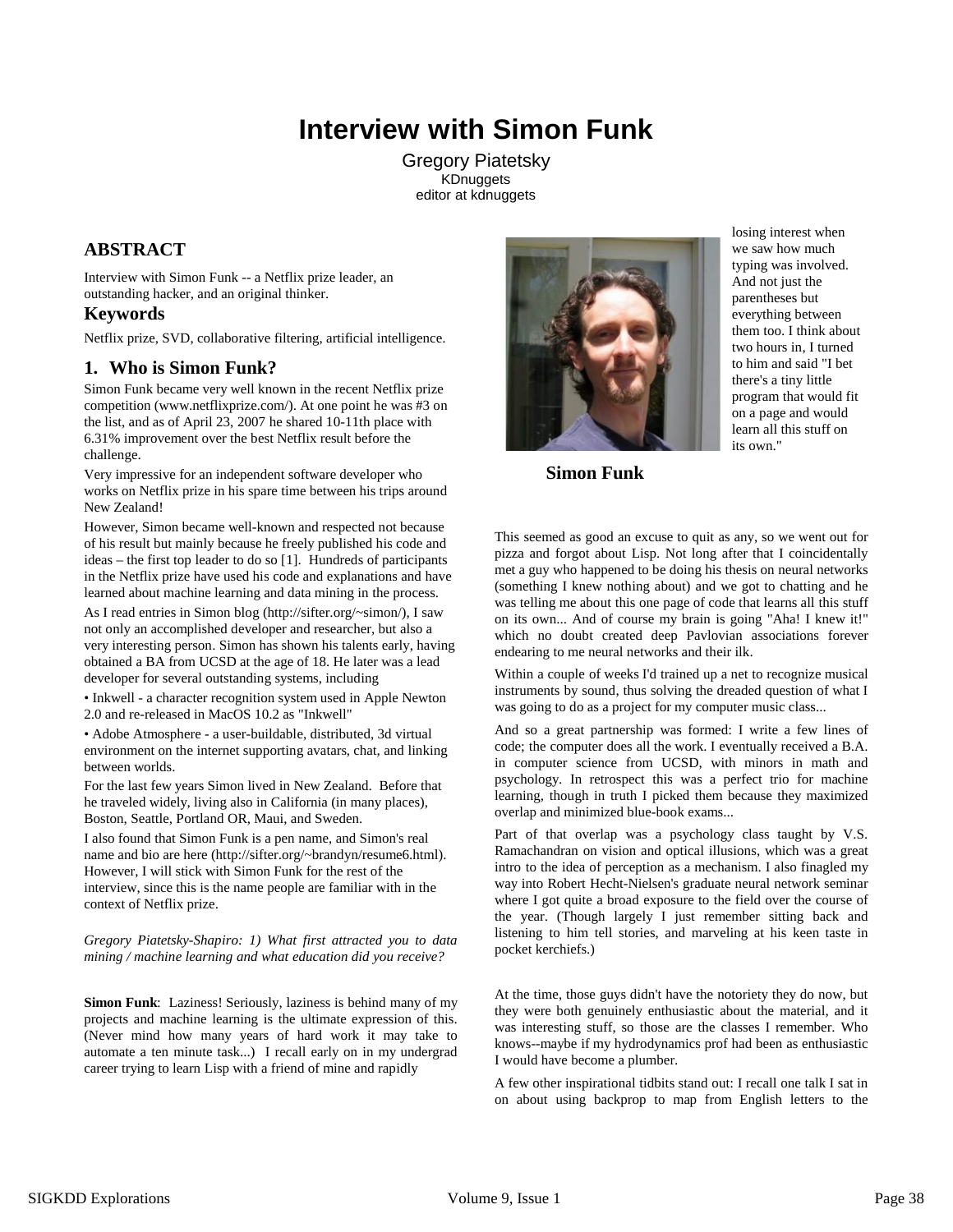phonemes of spoken English. The really interesting thing about this was that after the network was trained, they were able to create a sort of clustered hierarchy of categories for the letters of the alphabet, which is something linguists had been working on by hand for a long time. The results that popped out of this network in a day matched the linguists' graphs to a tee, but kept going where the linguists had left off!

I'm bushing over the details which I probably have wrong anyway, but I just remember getting this strong sense that wow: here was a class of tools that not only could learn things on their own, but can teach us. The way my Netflix algorithm discovers and reveals its own movie categories is a more recent example of the same thing, and I find it just as fun and inspiring now as then!

Another pivotal memory is, some time after college, reading Lynch and Granger's olfactory model. They go into some detail about how the olfactory cortex learns a hierarchical breakdown of smells through a cyclic process of successive refinement using reverse inhibition. Aside from just the interest in seeing how this sense of ours is actually implemented as an algorithm, it turns out that due to the timing characteristics of the various groups of neurons involved, the process works best when the stages of refinement cycle through at about four hertz--which is why we go "sniff sniff sniff..."!

So, here's this overt behavior we do, and the reasons for it trace back to the peculiarities of the particular algorithm our brain has evolved for learning and categorizing smells. If we can get inside of that, what about getting inside how we make our most basic choices, deciphering the mechanism behind the will itself? In fact this is largely what Granger is now pursuing at Dartmouth, so watch for some willful robots scurrying about their halls soon. (I may be headed there this summer myself.)

### *GPS: 2) Tell our readers about how you got involved in the Netflix Prize.*

**Simon Funk**: Right around the time I was climbing on a plane for my trek around New Zealand (i.e., in some sense the worst possible time!), I got this enthusiastic email from my pal Vincent:

It looks like someone designed the contest of your dreams.

All you need to develop is the guts of the thing--no UI, no communications stuff, no infrastructure, no ancillary programs, no integration, no hardware or hardware interfaces. No need to recruit, pay, or work with a team. No tedious grant writing. No fund raising. No PR.

It looks like a pure pattern recognition problem that may be squarely in the path of where you want to go. Based on what I've seen, I think you could do this using some of the work you've already done.

There was more, but you get the idea. Honestly, I looked over the project and decided the odds of us actually winning were tiny (I still believe that), but since collaborative filtering is a big component of some of the projects I have in development, this seemed like a great data set to hone those ideas on.

*GPS: 3) What led you to choose SVD approach over other methods. You have explained it well in your blog post [2], but can you briefly summarize the SVD approach?* 

**Simon Funk:** The best way to understand SVD is probably in reverse: to look at how one re-constructs a data matrix from the singular vectors. Consider just a single column-vector A and corresponding row-vector B. If you multiply A by B you get a matrix as tall as A and as wide as B. Now if you have some target data matrix of the same size (say the Netflix movie-by-user ratings matrix) you can ask: What choice of A and B would make that reconstructed matrix as close to my target matrix as possible?

SVD is a mathematical trick for finding that optimal AB pair. It's really just that simple, and the only additional tidbit is that once you've found that first AB pair, you can repeat the process with the leftovers (the difference between the original target matrix and AB) to get a second pair of vectors, C and D, and so on, such that the target matrix T is approximated by:  $T = AB + CD + ...$ , with each successive term being progressively less significant due to the "biggest bite first" nature of the basic algorithm.

Looked at that way, it's clear that SVD is a particular way of *modeling* the data matrix, T. Assuming we trust the math to find the optimal parameters (A, B, ...), the question is how well does the model reflect the true process behind the data matrix? Here A is a vector over movies, and B over users, and the matrix AB has in each cell the movie value from A times the user value from B. So in effect we are saying there is some aspect or attribute which is measured for each movie by A, such as "how much Action does this movie have?", and for each user by B, such as "how much does this user like Action movies?", and we just multiply those together to get our AB estimate for how much each user would like each movie based only on the amount of Action. The model further says that the contributions from the different attributes are just added up linearly to make a final prediction. And that's it.

It's a very simple model, but it feels qualitatively correct to a first degree of approximation. And I had a very simple way to implement it using the incremental SVD method that I had come up with previously in my attempts to filter spam among other things, so I gave it a go. Honestly I only expected it to do about as well as Netflix's posted baseline--I was quite surprised when it did as well as it did!

### *GPS: 4) What is your computing environment - hardware, software, and how much time you spend on development?*

Simon Funk: For a few years now I've been doing pretty much everything on an ultra-portable laptop running Linux (currently Ubuntu on a PortableOne UXM520). I generally use vanilla C for anything performance bound, but am increasingly moving to Python for everything else. Linux of course includes an endless supply of useful tools and libraries which I take for granted- gnuplot proved quite handy for visualizing the Netflix runs, for instance.

I think like many people, I worked on the Netflix thing round the clock for a while at first (well, as best I could while hosteling around New Zealand) and then that tapered off in response to the lonely cries of my other projects. Development of this sort is my full-time endeavor, though, so it's just a question of what's on the front burner at the moment.

Incidentally, I have been spending a lot of time these days without a ready internet connection, which is a hassle in many respects but at the same time I think I'm far more productive for it. I catch myself regularly wanting to pop over and check for new email or